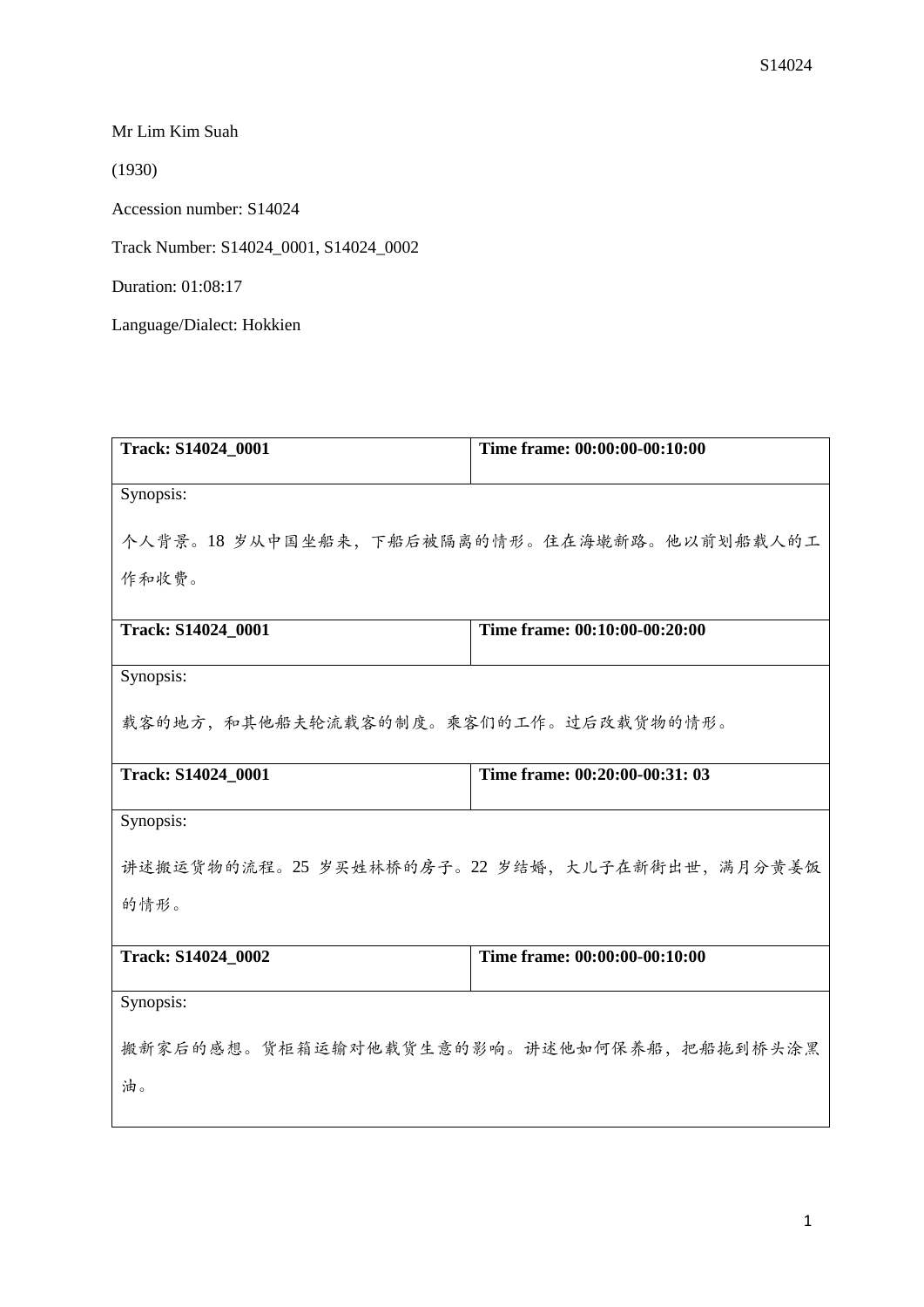| Track: S14024 0002                        | Time frame: 00:10:00-00:20:00 |
|-------------------------------------------|-------------------------------|
|                                           |                               |
| Synopsis:                                 |                               |
| 透过中间人申请船的执照。载货时因椰子浮在水面上而发生意外的情形。他以前载过的货物, |                               |
| 和货物的来源。                                   |                               |
|                                           |                               |
| Track: S14024 0002                        | Time frame: 00:20:00-00:37:14 |
|                                           |                               |
| Synopsis:                                 |                               |
| 以前姓林桥有人打架的情形。讲述走私烟酒的情形和价钱。如何避开海关的情形。烟酒的种类 |                               |
| 和牌子。                                      |                               |
|                                           |                               |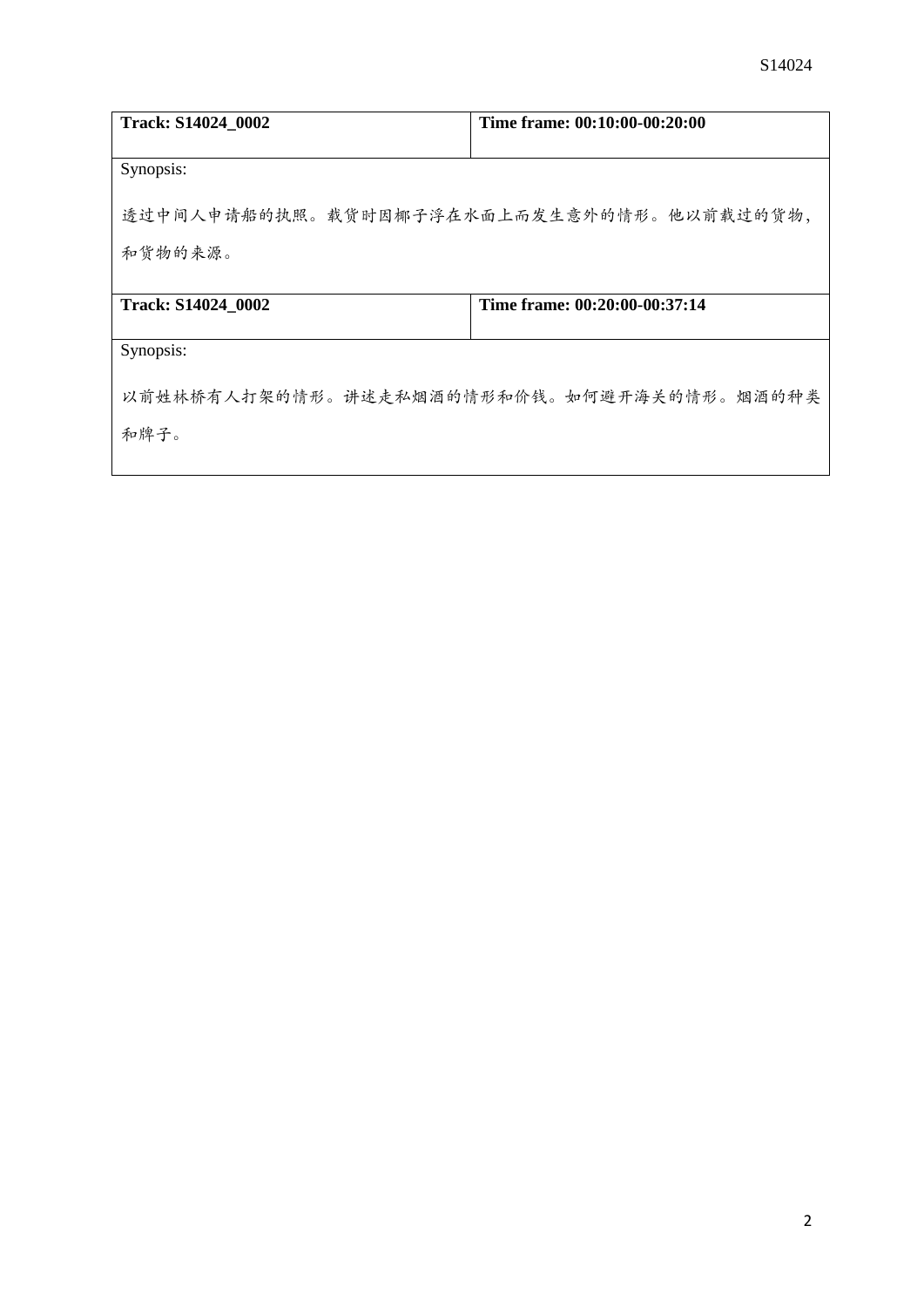Mr Lim Kim Suah (1930) Accession number: S14024 Track Number: S14024\_0001, S14024\_0002 Duration: 01:08:17 Language/Dialect: Hokkien

| <b>Track: S14024 0001</b> | Time frame: $00:00:00-00:10:00$ |
|---------------------------|---------------------------------|
|                           |                                 |

Synopsis:

Personal background. At the age of 18, he travelled here from China by ship and was quarantined on disembarkation. His then stayed at Victoria Street. His job scope as a boat rower and the fares he charged the passengers.

| <b>Track: S14024 0001</b> | Time frame: 00:10:00-00:20:00 |
|---------------------------|-------------------------------|
|                           |                               |

Synopsis:

Places to pick up passengers. The take-turn system used among the boat rowers in picking up passengers. The passengers' occupations. Description on the situation when his job changed from transporting passengers to delivering goods.

| <b>Track: S14024 0001</b> | Time frame: 00:20:00-00:31: 03 |
|---------------------------|--------------------------------|
|                           |                                |

Synopsis:

Explanation on the flow of transporting goods. Bought a house on Lim Jetty at 25 years old. Got married at 22 years old. Description of the celebration of his eldest son's full moon, who was born in Campbell Street, during which turmeric rice was distributed.

| <b>Track: S14024 0002</b> | Time frame: 00:00:00-00:10:00 |
|---------------------------|-------------------------------|
|                           |                               |

Synopsis:

His feelings of moving into a new house. Impact of container shipping on his shipping business. Description of boat maintenance, in which the boat was towed on shore and smeared with diesel.